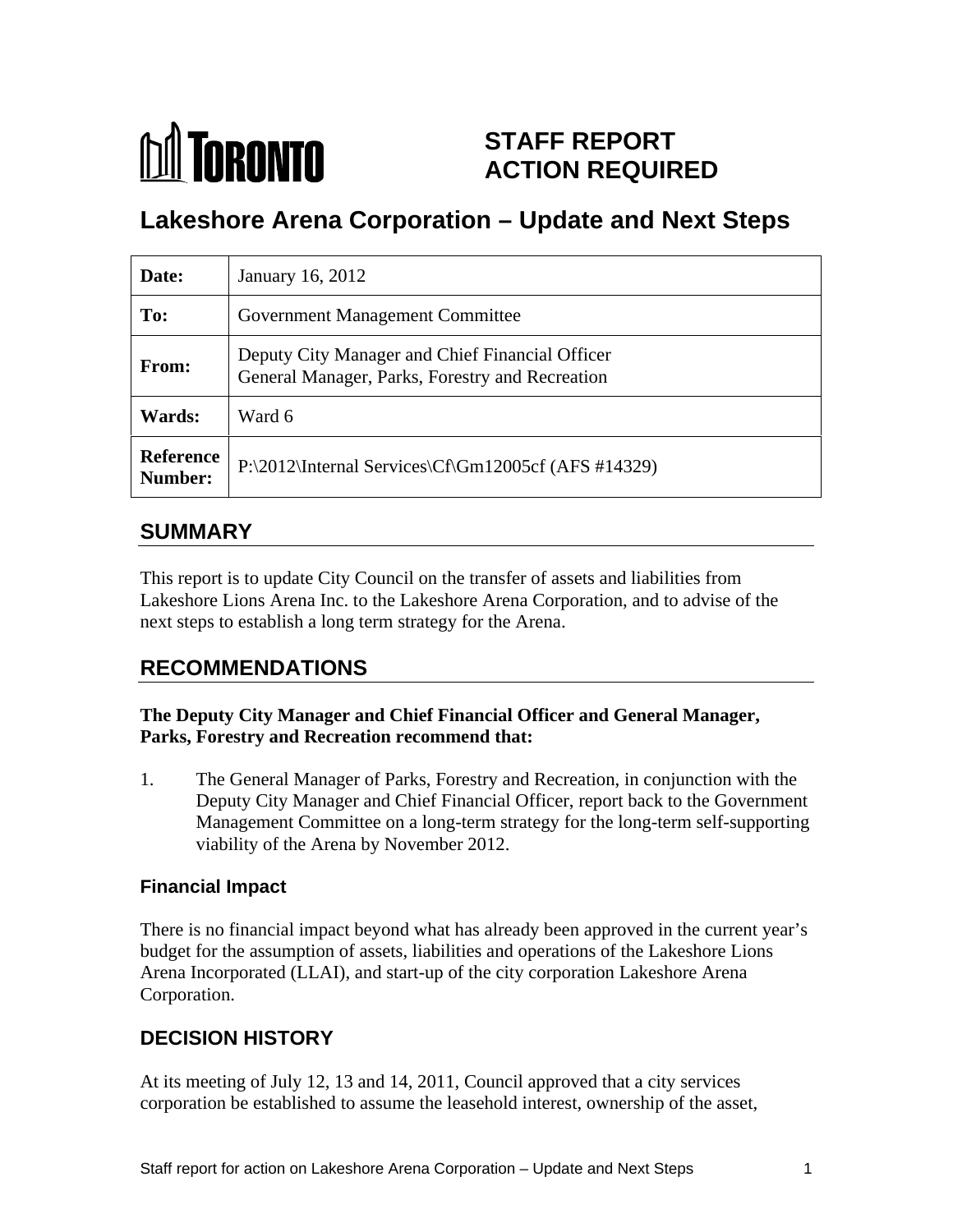project construction debt of the LLAI, and to operate and manage the Arena. The purpose of the city services corporation is to stabilize the operation and put in place a skills-based Board membership with the necessary expertise to identify and maximize the potential of the Arena over the next 2-3 years. Following that period, the City would seek an operator to take over the leasehold interest with minimal to no loss to the City.

City Council directed the Deputy City Manager and Chief Financial Officer and the General Manager, Parks, Forestry and Recreation to report to the Executive Committee at its meeting on October 3, 2011, on the status of the business plan for the Lakeshore arena, and on an appropriate procurement process for management of the facility or to divest the City's interest. That decision can be viewed at: <http://app.toronto.ca/tmmis/viewAgendaItemHistory.do?item=2011.EX7.1>

#### **COMMENTS**

The Lakeshore Arena Corporation was incorporated on July 19, 2011 and started the process of finalizing the legal agreements to complete the assumption of the assets and liabilities of the Lakeshore Lions Arena Inc. The legal agreements between Lakeshore Lions Arena Inc. ("LLAI"), Pacific Western Bank of Canada, Giffels Corporation, Toronto District School Board, and City of Toronto were handled through legal counsel of the parties and the transfer was completed on September 15, 2011.

The City authorized the Lakeshore Arena Corporation working capital of up to \$1,000,000 to cover cash-flow deficiencies that will occur from time to time. Also, a short-term interest-only loan not to exceed \$20,039,000 funded from the City's working capital was authorized in order to discharge the three existing Floating Rate Credit facilities between the Lender and Lakeshore Lions Arena Inc. (\$18.838 million), which are currently guaranteed by the City or secured against the revenues, and \$1.2 million to Giffels Corporation, the constructor, in order to settle their outstanding amounts and remove them as a mortgage holder to the property. The City's previous loan guarantees to the Lender would by necessity continue. The option of discharging the three existing Floating Rate Credit Facilities with the Lender will be exercised at a future point in time being the earlier of when the weighted-average interest cost of these loans reaches 3% or September 30, 2014 when the current facilities expire.

With respect to the Arena operating results, revenues have exceeded projections for the 2011 season (fiscal year ending June  $30<sup>th</sup>$ ), at \$3.9 million (versus \$3.5 million projected), and being significantly higher than 2010 revenues of \$3.2 million. The increase in revenue is mainly attributable to ice rental and snack bar revenues. Expenses, before amortization, depreciation and debt service was \$1.8 million for the 2010 season, and \$2.5 million for the 2011 season (compared to \$2.1 projected for 2011). The increase in expenditures are mainly the result of higher snack bar costs (offset by its increase in revenue), higher legal and audit costs due to the takeover, and higher salaries and maintenance costs in 2011. Overall, the earnings from operations of \$1.4 to \$1.5 million is in the order of that projected for this arena. However, the high debt service cost of approximately \$1.6 million per year annualized is resulting in a cash flow shortfall of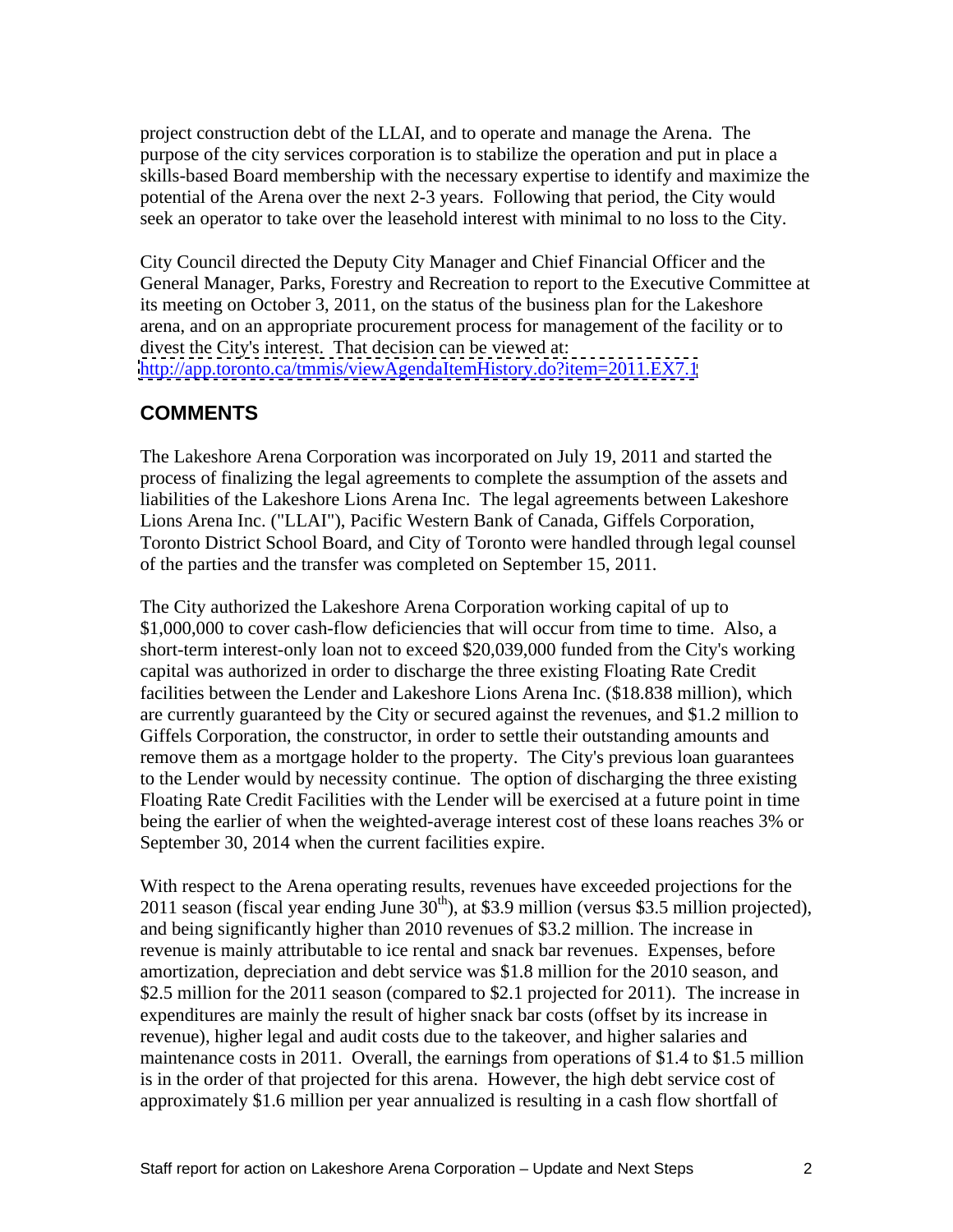\$150 thousand to \$200 thousand per year, as shown in Attachment 1. The debt outstanding on the facility as at 2011 year end is projected to be \$41.8 million. The City's \$1 million working capital line of credit remains fully available if required by LAC.

Three Board members, consisting of: (i) the General Manager of Parks, Forestry and Recreation, or her designate as the Chair of the Board, (ii) the Chief Corporate Officer or his designate, and (iii) the Deputy City Manager and Chief Financial Officer or his designate, were previously appointed to the Board by Council July 12, 13 and 14, 2011. These positions are held by (i) Ann Ulusoy, Director, Parks, Forestry & Recreation (ii) Bruce Bowes, Chief Corporate Officer and (iii) Mike St. Amant, Director, Accounting Services, respectively. The Board has been meeting regularly while conducting the recruitment for a tenant representative and two citizen representatives to the Board. An Interim Executive Director who has extensive experience in Arena management was appointed on secondment from the Parks, Forestry and Recreation Division. Recruitment for these final three members of the Board is complete. The list of nominees

will be considered at the January 24, 2012 meeting of the Executive Committee.

It will be the objective of Board members to identify and maximize the revenue potential of the Arena, including options for divesture at minimal or no cost to the City. It is anticipated this due diligence process will span not less than a full year of Arena operation (the fall 2011/winter 2012 season). Reporting out on a future direction for the Arena will take place in November 2012 after the Board has gained sufficient experience and understanding of the business potential of this unique 4-pad arena.

The Arena is anticipated to continue its operations in a manner where operating and debt obligations will be met for the next year with occasional use of the working capital line of credit as required. The new revenue source and investment from the Battle of the Blades franchise will help support 2011/2012 working capital needs. The Battle of the Blades launched their  $3<sup>rd</sup>$  season at the Arena on September 25<sup>th</sup>, 2011, and occupied the Olympic rink for a two month period. The arrangement provided for capital improvements to that rink and additional revenue to the Arena. The displaced users have been accommodated at a City owned arena.

A number of interested parties who operate private or public Arenas in Canada and the U.S. have contacted the City and expressed their desire that the Board put out a Request for Expression of Interest or Request for Proposals for taking over the operations of the Arena immediately. The former General Manager of Parks, Forestry and Recreation and her appointee to the Board have met with a number of interested parties over the summer.

The Board strongly feels that, without a full understanding of the actual revenues and expenditures of the Arena, capacity utilization rates, adequacy of staffing, additional rental opportunities, and the potential expenditures for ongoing capital maintenance of the facility and efficient management of the operations, it is premature to be seeking Requests for Expressions of Interest or Requests for Proposals for taking over the leasehold interest or contracting out the operations of the arena. The General Manager of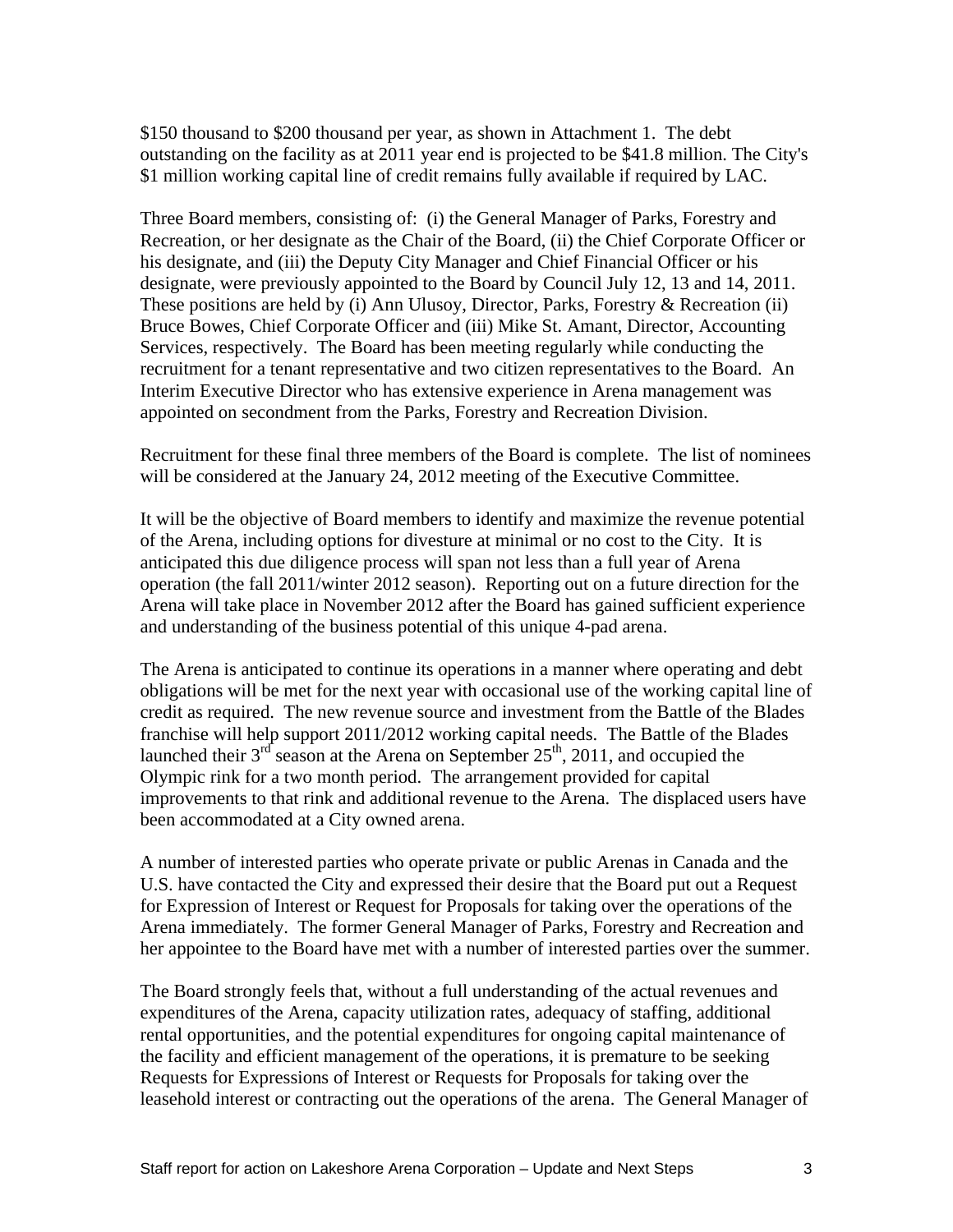Parks, Forestry and Recreation, in conjunction with the Deputy City Manager and Chief Financial Officer, will report back to the Government Management Committee on a strategy for the long-term self-supporting viability of the Arena by November 2012.

## **CONTACT**

Ann Ulusoy, Director, Parks, Forestry and Recreation Tel: 416-392-8190, E-mail: aulusoy@toronto.ca

Adir Gupta, Manager, Financial Policy, Corporate Finance Division Tel: 416-392-8071, E-mail: agupta@toronto.ca

### **SIGNATURE**

\_\_\_\_\_\_\_\_\_\_\_\_\_\_\_\_\_\_\_\_\_\_\_\_\_\_\_\_\_\_\_ \_\_\_\_\_\_\_\_\_\_\_\_\_\_\_\_\_\_\_\_\_\_\_\_\_\_\_\_\_\_\_ Cam Weldon Jim Hart Deputy City Manager and Chief General Manager Financial Officer **Parks, Forestry & Recreation** 

### **ATTACHMENTS:**

Attachment  $1 - 2010$  and 2011 Operating Results (Year Ending June  $30<sup>th</sup>$ ) Unaudited